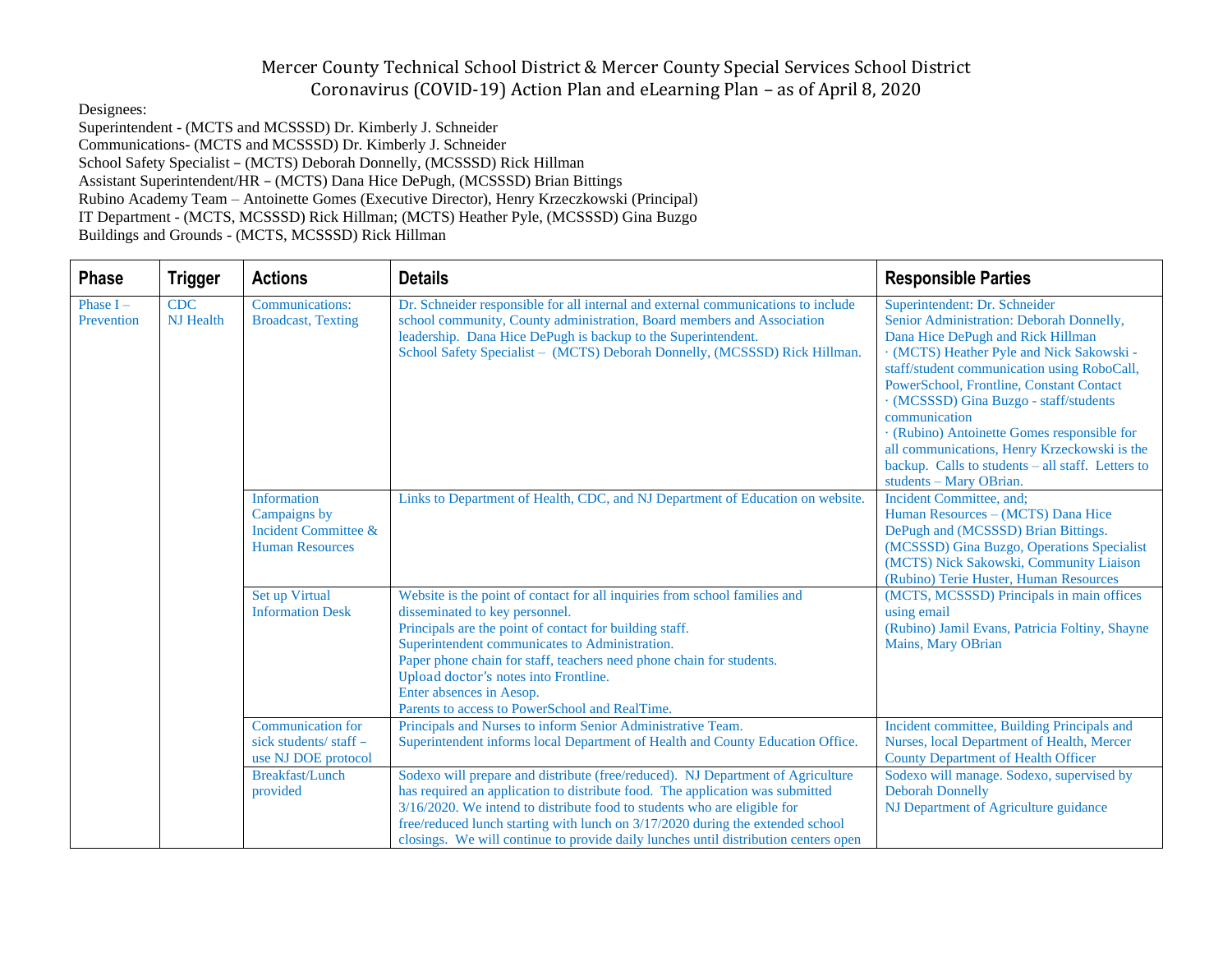|  |                                                     | at our school districts.                                                                                                                                                                                                                                                                                                                                                                                                                                                                                                                                                                                                                                                                                                                                                                                                                                                                                                                                                                                                                                                                                                                                                                                                                                     |                                                                                                                                           |
|--|-----------------------------------------------------|--------------------------------------------------------------------------------------------------------------------------------------------------------------------------------------------------------------------------------------------------------------------------------------------------------------------------------------------------------------------------------------------------------------------------------------------------------------------------------------------------------------------------------------------------------------------------------------------------------------------------------------------------------------------------------------------------------------------------------------------------------------------------------------------------------------------------------------------------------------------------------------------------------------------------------------------------------------------------------------------------------------------------------------------------------------------------------------------------------------------------------------------------------------------------------------------------------------------------------------------------------------|-------------------------------------------------------------------------------------------------------------------------------------------|
|  |                                                     | Beginning 3/17/2020, daily meals can be picked up for free/reduced eligible<br>students. Students will receive a lunch for that day and breakfast for the following<br>morning. If more convenient community distribution centers open, information<br>will be released as it becomes available. Check district websites, email<br>meals@mcsssd.us with any questions.                                                                                                                                                                                                                                                                                                                                                                                                                                                                                                                                                                                                                                                                                                                                                                                                                                                                                       |                                                                                                                                           |
|  |                                                     | Distribution for eligible students:                                                                                                                                                                                                                                                                                                                                                                                                                                                                                                                                                                                                                                                                                                                                                                                                                                                                                                                                                                                                                                                                                                                                                                                                                          |                                                                                                                                           |
|  |                                                     | <b>Mercer County Technical School District:</b><br>Assunpink Center students from 11:30 am - 1:00 pm pick up at MCSSSD's Mercer<br>High School (Main entrance bus stop) at 1020 Old Trenton Road, Hamilton, NJ<br>08690.<br>Sypek Center and Rubino Academy students from $12:30$ pm $-1:30$ pm pick up at<br>Sypek Center's Building A, 129 Bull Run Road, Pennington, NJ 08534.                                                                                                                                                                                                                                                                                                                                                                                                                                                                                                                                                                                                                                                                                                                                                                                                                                                                            |                                                                                                                                           |
|  |                                                     | <b>Mercer County Special Services School District:</b><br>Mercer Elementary, Mercer High School and Joseph F. Cappello School from<br>11:30 am - 1:00 pm pick up at Mercer High School (main entrance bus stop), 1020<br>Old Trenton Road, Hamilton, NJ 08690.                                                                                                                                                                                                                                                                                                                                                                                                                                                                                                                                                                                                                                                                                                                                                                                                                                                                                                                                                                                               |                                                                                                                                           |
|  | Students who want to<br>attend classes from<br>home | Administrative meetings held 3/9/2020 to finalize the details of the academic and<br>attendance procedures Emergency Lesson Plans completed and submitted to<br>Principal Secretaries by 3/13/2020. Cloud storage for access to Emergency Lesson<br>Plans - Teachers to use Gmail accounts. "Remind" app to be used to protect<br>Instructor's privacy.                                                                                                                                                                                                                                                                                                                                                                                                                                                                                                                                                                                                                                                                                                                                                                                                                                                                                                      | Instructors, supervised by Building Principals,<br>Dana Hice DePugh and Heather Pyle<br>(Rubino) Henry Krzeczkowski, Jennifer<br>Giordano |
|  |                                                     | Emergency eLearning Days eliminate the loss of instructional time during<br>unscheduled school closures. If an Emergency eLearning Day is necessary, it is<br>considered a regular school attendance day and does not need to be made up at the<br>end of the school year. The purpose of an Emergency eLearning Day is to provide<br>a continuum of learning for students in the event school needs to close. Teachers<br>leverage Google Docs and Project and Problem Based Learning to provide students<br>with relevant, meaningful and manageable assignments students can be engaged in<br>when school has been cancelled. The goal is to minimize disruption to the<br>academic progress caused by emergency school closures and to make emergency<br>days as educationally productive and engaging as possible. The Emergency<br>eLearning plan outlines specific responsibilities for teachers, staff, and students.<br>This includes making the announcement of an Emergency eLearning Day no later<br>than 5 A.M. the morning of the school closure. The announcement will be made<br>through standard modes of communication used by the school district, including<br>text messages, automated phone calls and social media. Teachers will have |                                                                                                                                           |
|  |                                                     | assignments posted or sent via email to the student no later than 8:00 A.M. on the<br>eLearning Day. When possible, assignments will be posted ahead of the eLearning<br>Day. Students will access their eLearning lesson through the teachers Google<br>Classroom or will be sent from their Google Drive to the student's school email.                                                                                                                                                                                                                                                                                                                                                                                                                                                                                                                                                                                                                                                                                                                                                                                                                                                                                                                    |                                                                                                                                           |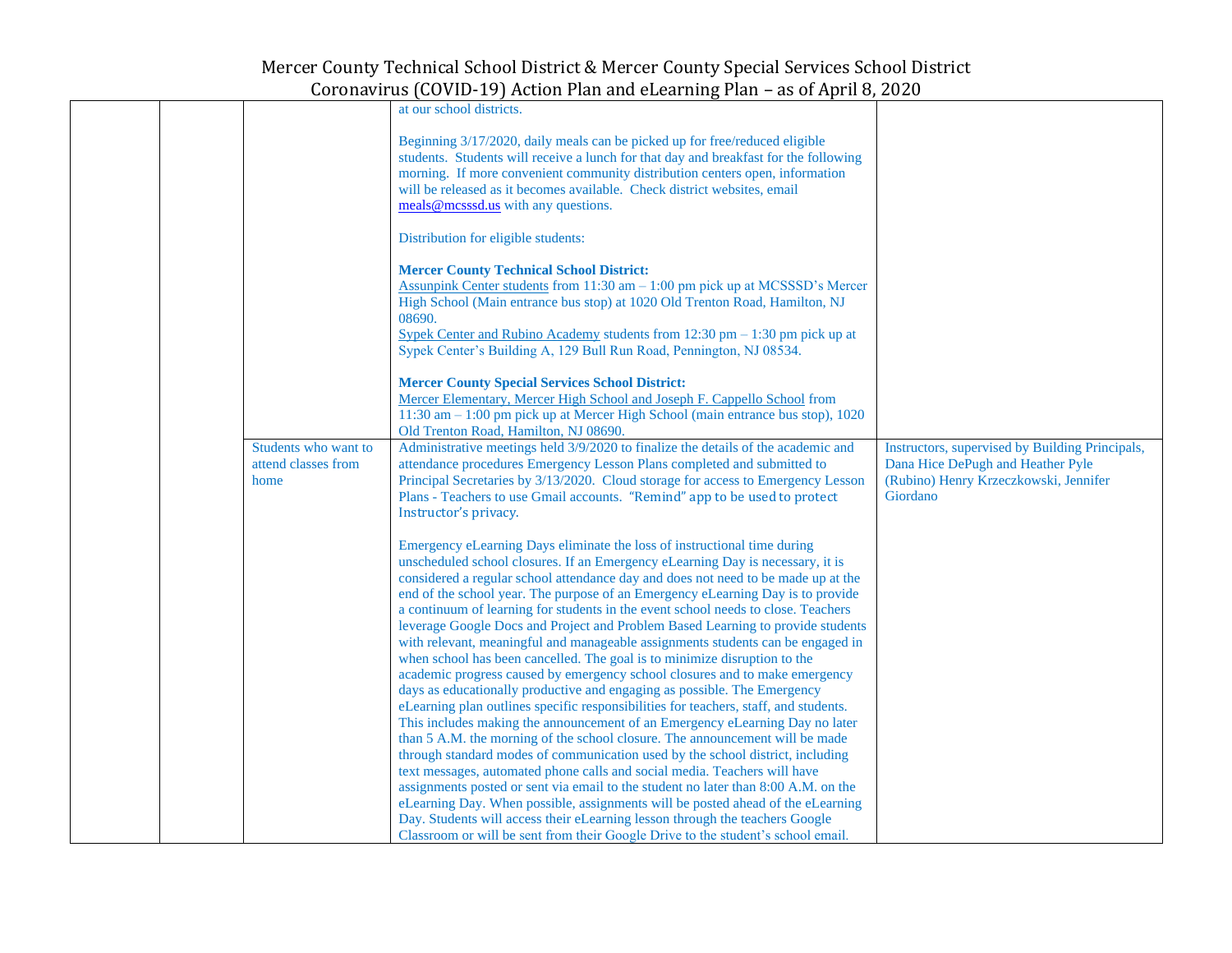| They may be required to turn in their assignment through Google Classroom, via       |  |
|--------------------------------------------------------------------------------------|--|
| email or submit to the teacher upon return from eLearning Day. Students are asked    |  |
| to follow the teacher's instructions. Students will be considered present when they  |  |
|                                                                                      |  |
| submit their assignments to the teacher. If the work is not completed, students will |  |
| be considered absent for the eLearning Day and will have 5 school days to make up    |  |
| the work. In the event of unforeseen circumstances, students should consult their    |  |
| teachers immediately upon return from eLearning Day. If the student needs to         |  |
|                                                                                      |  |
| communicate with their teacher, students should use the teacher's district email     |  |
| address. The teacher's email address can be found by going to the district website   |  |
| and clicking on the eLearning tab on the main page. Teachers will have varied        |  |
| virtual office hours throughout the day to address any student questions. Please     |  |
| refer to the teacher's instructions for a schedule of their virtual office hours.    |  |
|                                                                                      |  |
| Technology support will be available throughout the day for students, parents and    |  |
| staff with technical support on Emergency eLearning Days. Students and parents       |  |
| should email studenthelpdesk@mercercountytechschool.org or                           |  |
| studenthelpdesk@mcsssd.us.                                                           |  |
| Parents or students that require additional assistance throughout an Emergency       |  |
|                                                                                      |  |
| eLearning Day should email the following building administrator:                     |  |
| Health Science Academy & Assunpink: lrusso@mercercountytechschool.org and            |  |
| gmattia@mercercountytechschool.org                                                   |  |
| STEM, Culinary Arts Academy & Sypek: dshunk@mercercountytechschool.org               |  |
| and jfazzone@mercercountytechschool.org                                              |  |
|                                                                                      |  |
| Mercer Elementary School: mmoller@mcsssd.us and lscaringelli@mcsssd.us               |  |
| Joseph F. Cappello: dcaldwell@mcsssd.us and jcancelliere@mcsssd.us                   |  |
| Mercer High School: kgould@mcsssd.us and cmirthil@mcsssd.us and                      |  |
| bkozakowski@mcsssd.us                                                                |  |
|                                                                                      |  |
| Rubino: updates will be provided on Rubino's recorded message (609) 882-             |  |
| 3200, hkrzeczkowski@camelotforkids.org or jgiordano@camelotforkids.org               |  |
| Please check the district websites for more information at:                          |  |
| https://www.mcts.edu or https://www.mcsssd.info                                      |  |
|                                                                                      |  |
|                                                                                      |  |
| FAQ's of eLearning Days - Why do we have eLearning Days                              |  |
| MCTS and MCSSSD will hold eLearning Days (virtual instruction) in the event a        |  |
| school closing is deemed necessary by department of health and school officials.     |  |
| • The day eliminates make-up and added days at the end of the year.                  |  |
|                                                                                      |  |
| • The day allows students to have continuous instruction in the event of a school    |  |
| closing.                                                                             |  |
| • It ensures the safety of all students and staff.                                   |  |
|                                                                                      |  |
|                                                                                      |  |
| Where does my child go to find and turn in assignments?                              |  |
| All lessons and assignments created by teachers will include Project and Problem     |  |
| Based Learning to provide students with relevant, meaningful and manageable          |  |
|                                                                                      |  |
| assignments they can engaged in when school is on an eLearning Day. Teachers         |  |
| will have assignments posted or sent to the student no later than 8:00 AM on the     |  |
| eLearning Day. When possible, assignments will be posted ahead of the eLearning      |  |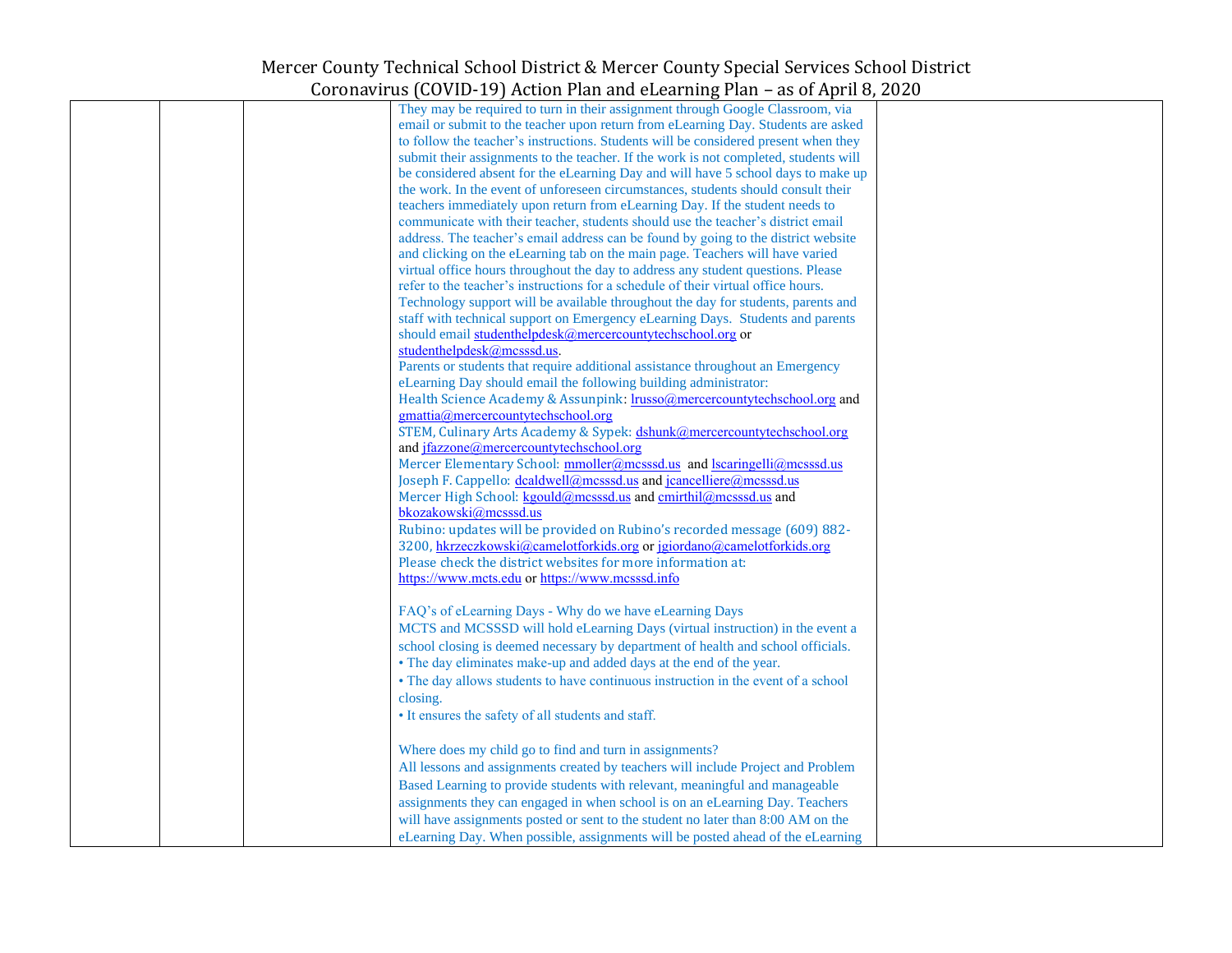|  |                                               | 00 (00 ) 12 = 2 ) 11001011 1 1011 01110 020011 1111 p 1 1011 - 000 01 11 p 1 11 0 ) = 0 = 0 |                                              |
|--|-----------------------------------------------|---------------------------------------------------------------------------------------------|----------------------------------------------|
|  |                                               | Day. Students will access their eLearning lesson through the teachers Google                |                                              |
|  |                                               | Classroom or will be sent from their Google Drive to the students MCTS or                   |                                              |
|  |                                               | MCSSSD email. They may be required to turn in their assignment through Google               |                                              |
|  |                                               | Classroom, via email or hand in upon return from eLearning day. Please follow the           |                                              |
|  |                                               | teacher's instructions.                                                                     |                                              |
|  |                                               | How does my child contact their teacher?                                                    |                                              |
|  |                                               | Students should use the teacher's district email address. If you do not have the            |                                              |
|  |                                               | teacher's email address, you can find it by going to the school's website and               |                                              |
|  |                                               | clicking on the eLearning tab on the main landing page. Teachers will have varied           |                                              |
|  |                                               | office hours throughout the day to address any student questions. They will have            |                                              |
|  |                                               | intermittent email access outside regular school hours.                                     |                                              |
|  |                                               | How will attendance be taken?                                                               |                                              |
|  |                                               | Students will be considered present when they submit their assignments. If the              |                                              |
|  |                                               | work is not completed, the student will be marked absent for the eLearning Day              |                                              |
|  |                                               | and will have 5 school days to make up the work.                                            |                                              |
|  |                                               | What happens if my child cannot complete/submit their assignment?                           |                                              |
|  |                                               | Students will have one week (5 school days) upon return to school to                        |                                              |
|  |                                               | complete/submit assignments.                                                                |                                              |
|  |                                               | Who do I contact if I need additional assistance on eLearning Day?                          |                                              |
|  |                                               | Technology support will be available throughout the day for students, parents and           |                                              |
|  |                                               | staff with technical support on Emergency eLearning Days. Students and parents              |                                              |
|  |                                               | should email studenthelpdesk@mercercountytechschool.org or                                  |                                              |
|  |                                               | studenthelpdesk@mcsssd.us.                                                                  |                                              |
|  |                                               |                                                                                             |                                              |
|  |                                               | All Related Services staff (Occupational therapists, Physical Therapists, Speech            |                                              |
|  |                                               | Therapists, Counselors) will provide remote learning in accordance to their                 |                                              |
|  |                                               | students' IEP goals. The maintenance and support of these skills and activities will        |                                              |
|  |                                               | be assigned through the online platform of Google Classroom. Related Services               |                                              |
|  |                                               | staff will use Google Meets to enhance services deliveries by using this as a form          |                                              |
|  |                                               | of communication to verify and support remote learning.                                     |                                              |
|  |                                               |                                                                                             |                                              |
|  |                                               | Related Services staff will communicate with families regarding services, which             |                                              |
|  |                                               | are being communicated electronically to discuss the appropriateness of                     |                                              |
|  |                                               | assignments provided through remote learning. Related services staff members                |                                              |
|  |                                               | will support classroom teachers via email, phone or via Google Meets in supporting          |                                              |
|  |                                               | students with at-home instruction remote learning assignments.                              |                                              |
|  |                                               |                                                                                             |                                              |
|  | Survey students to see<br>if they have Wi-Fi/ | Consider using laptops, Chrome books, cell phones                                           | (MCTS) Nick Sakowski<br>(MCSSSD) Clara Bigos |
|  | computers and cell                            |                                                                                             | Building Principals must approve the         |
|  | access                                        |                                                                                             | students/employee & check out the device     |
|  |                                               |                                                                                             | (Rubino) Jennifer Giordano                   |
|  | IT sends a message to                         |                                                                                             | Heather Pyle, Rick Hillman, Nick Sakowski,   |
|  | school community                              |                                                                                             | Clara Bigos.                                 |
|  |                                               |                                                                                             |                                              |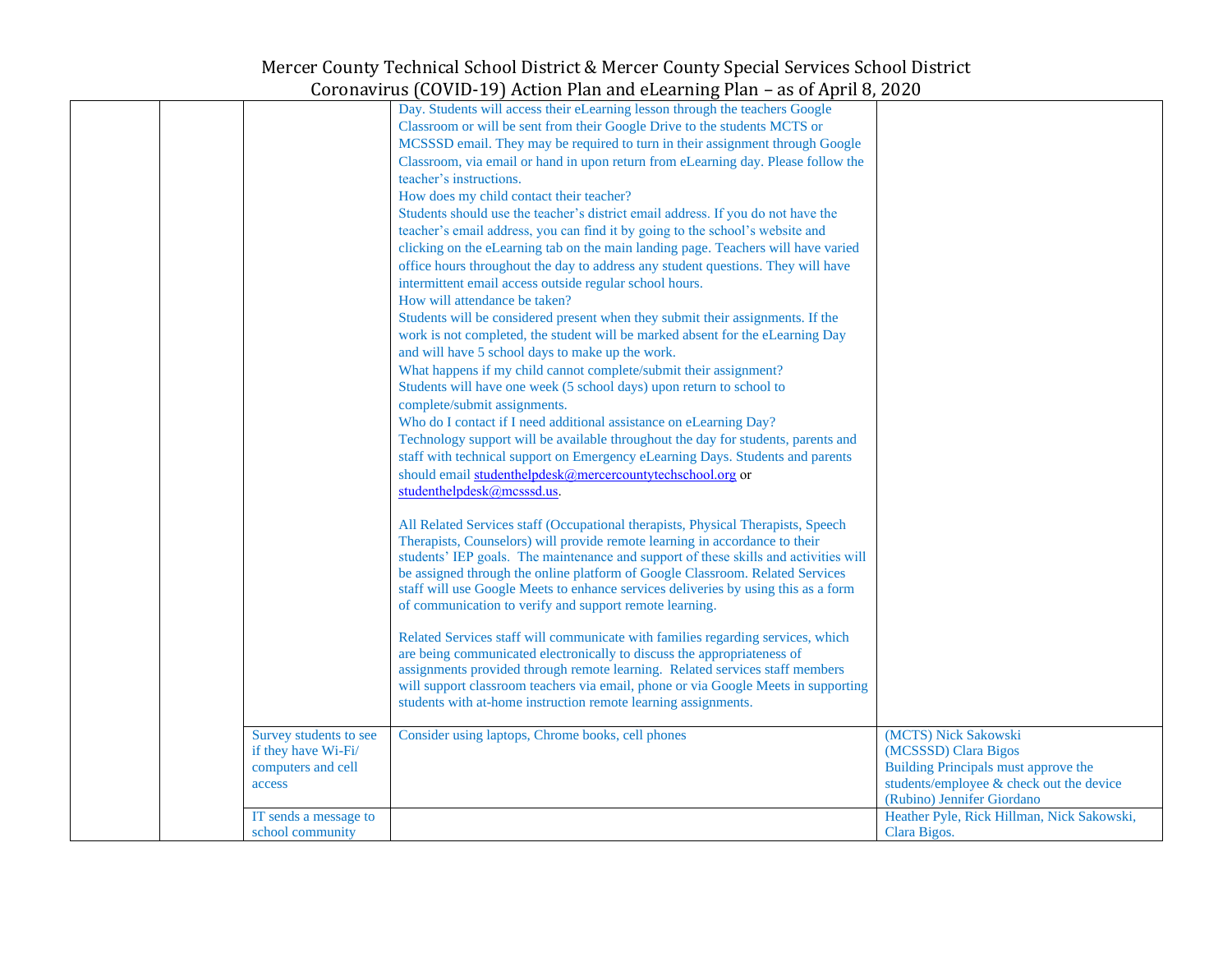|                           |                                                                        | with a set of tools to<br>stay connected during<br>potential shut down<br>Review any reporting<br>requirements with<br>Mercer County/State<br><b>Health Agencies</b><br>Daily deep cleaning of<br>surface and touch<br>points, hand sanitizer<br>stations installed, | District following Department of Health protocol for cleaning and sanitizing<br>buildings                                                                                                                              | Instructors to send home hard copy<br>communications as needed.<br>Follow up calls with CST Managers.<br>(Rubino) Resource Team, follow-up calls from<br>Team Leader.<br>Sr. Administration to disseminate as necessary<br>(Rubino) Resource Team to disseminate as<br>necessary<br>Custodial staff, supervised by Rick Hillman<br>and staff |
|---------------------------|------------------------------------------------------------------------|----------------------------------------------------------------------------------------------------------------------------------------------------------------------------------------------------------------------------------------------------------------------|------------------------------------------------------------------------------------------------------------------------------------------------------------------------------------------------------------------------|----------------------------------------------------------------------------------------------------------------------------------------------------------------------------------------------------------------------------------------------------------------------------------------------------------------------------------------------|
|                           |                                                                        | weekend deep<br>cleaning                                                                                                                                                                                                                                             |                                                                                                                                                                                                                        |                                                                                                                                                                                                                                                                                                                                              |
| Phase II -<br>Containment | Emergency<br>Declaration<br>from<br>County,                            | Plan for upcoming<br>field trips,<br>competition, staff<br>traveling for PD                                                                                                                                                                                          |                                                                                                                                                                                                                        | <b>Building Principals, Transportation Department</b>                                                                                                                                                                                                                                                                                        |
|                           | NJ CDC                                                                 | Restrict non-<br>instructional activities                                                                                                                                                                                                                            | Deploy technology to key personnel as directed, and requested through website.<br>Principals are liaison to all building technology issues.<br>Website monitoring for technology request and help desk requests.       | IT Team, Gina Buzgo and Heather Pyle,<br>supervised by Rick Hillman<br>(Rubino) Gina Ramirez, supervised by<br><b>Antoinette Gomes</b>                                                                                                                                                                                                       |
|                           | Emergency<br>Declaration<br>from<br>County, NJ,<br>$CDC -$<br>Complete | Ensure the cleaning<br>services have a back-<br>up action plan,<br>cleaning as directed<br>per local Department<br>of Health guidelines                                                                                                                              |                                                                                                                                                                                                                        | IT Team/Custodial, supervised by Rick<br>Hillman                                                                                                                                                                                                                                                                                             |
|                           | Lockdown                                                               | Conference calls as<br>needed, text messages<br>to Administration, text<br>invitations to join in<br>conference call,<br>meeting daily                                                                                                                               | Need to set up a conference call meeting (daily at 9:00 am and 6:00 pm)<br>Daily Senior Administration conference calls 1:00 pm.<br>Daily website message to school families.                                          | Dr. Schneider to manage conference call<br>sessions, Senior Administrative Team<br>Multiple avenues for conferencing: Skype,<br>GoToMeeting, Google Hangout, as appropriate<br>(Rubino) Antoinette Gomes and Resource<br>Team                                                                                                                |
|                           |                                                                        | Continue to deliver<br>instruction by all<br>means except face-to-<br>face                                                                                                                                                                                           | Identify electronic means, all teacher lesson plans move to digital platform for long<br>term, computer remote learning as per the eLearning Plan above, computer remote<br>learning to be monitored by IT department. | Dana Hice DePugh, Heather Pyle, Building<br>Principals, Instructors - student work packets<br>distributed if possible<br>(Rubino) Principal, VP and Instructors, student<br>work packets distributed                                                                                                                                         |
|                           |                                                                        | <b>Technology equipment</b><br>access team prepared<br>to support faculty and<br>students without<br>internet via family cell<br>phone, deployment of                                                                                                                | Prepare to support faculty/students without internet;<br>Essential staff reports to buildings as assigned                                                                                                              | IT Team and Custodial staff, supervised by<br><b>Rick Hillman</b><br>(Rubino) IT Team, Gina Ramirez, Custodial<br>staff supervised by Rick Hillman                                                                                                                                                                                           |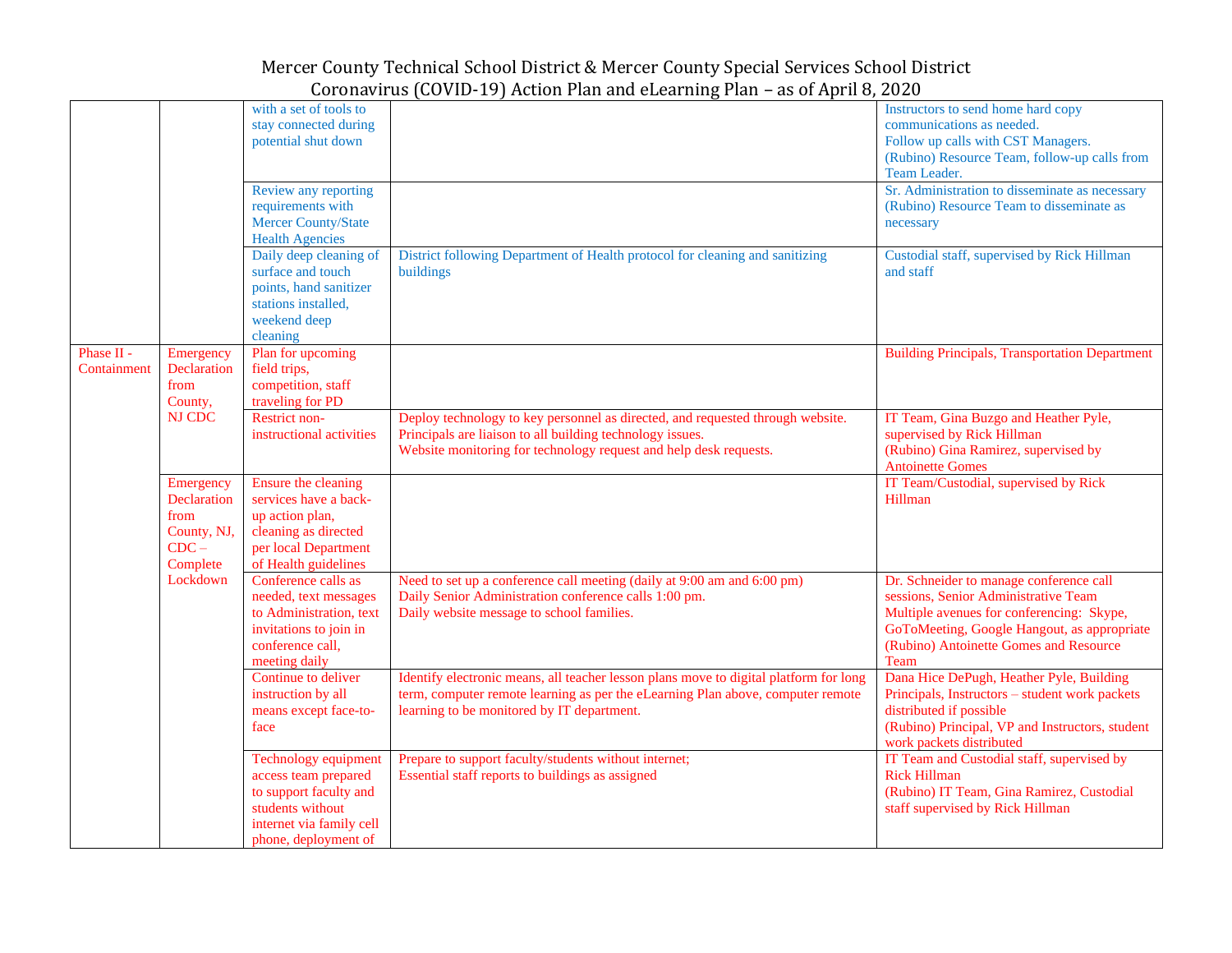|         |             | Chrome books                                                    |                                                                                                                             |                                                                                                                |
|---------|-------------|-----------------------------------------------------------------|-----------------------------------------------------------------------------------------------------------------------------|----------------------------------------------------------------------------------------------------------------|
|         |             | IT creates a group for                                          | <b>Remote access</b>                                                                                                        | IT Team, supervised by Rick Hillman                                                                            |
|         |             | instructional support                                           |                                                                                                                             |                                                                                                                |
|         |             | Payroll - establish                                             | <b>Direct Deposit</b>                                                                                                       | Deborah Donnelly, Deborah Arvanitis,                                                                           |
|         |             | processing protocol by<br>3/10/20                               |                                                                                                                             | Annmarie Ricci, and Heather Pyle                                                                               |
|         |             | Payments to vendors<br>by 3/9/20                                | As directed by Deborah Donnelly                                                                                             | (MCTS) Barbara Paskewicz and (MCSSSD)<br><b>Susan Muncie</b>                                                   |
|         |             | <b>Update emergency</b><br>contact lists                        |                                                                                                                             | Senior Administration, Central Office<br>Administration (MCTS, MCSSSD),<br>(Rubino) Mary OBrian, Resource Team |
|         |             | Frequent<br>communication with<br><b>Association leadership</b> |                                                                                                                             | Dr. Schneider with (MCTS) Pat Schroeder and<br>(MCSSSD) Leah Pray                                              |
|         |             | <b>Essential personnel to</b>                                   | <b>Mercer County Technical School District:</b>                                                                             |                                                                                                                |
|         |             | have access to district                                         | <b>Buildings &amp; Grounds:</b>                                                                                             |                                                                                                                |
|         |             | buildings                                                       | Donald Labowicz, Steve Harcher, Ranceford Byles, Dennis Juliano, John Allen,                                                |                                                                                                                |
|         |             |                                                                 | Joey Cruz, Dan Blazovic, Felix Rodriguez, Ed Atkins, Ruben Casillas, Joe Salzano,<br>Esaw Coons, Tim Montague, Rick Hillman |                                                                                                                |
|         |             |                                                                 | <b>Information Technology:</b>                                                                                              |                                                                                                                |
|         |             |                                                                 | Heather Pyle, Anthony Giovanetti, Colyn Thomas                                                                              |                                                                                                                |
|         |             |                                                                 | <b>Business Office:</b>                                                                                                     |                                                                                                                |
|         |             |                                                                 | Deborah Donnelly, Lisa Flynn, Deborah Arvanitis, Barbra Paskewicz                                                           |                                                                                                                |
|         |             |                                                                 | <b>Superintendent Office:</b><br>Patti Michalchuk                                                                           |                                                                                                                |
|         |             |                                                                 | <b>Mercer County Special Services School District:</b><br>Buildings & Grounds:                                              |                                                                                                                |
|         |             |                                                                 | Mike Lanzoni, Eugene Mascione, John Samojedny, Joe Lombardo, Abraham                                                        |                                                                                                                |
|         |             |                                                                 | Krangar, Anthony Samuels, Mileva Ostojic, Milivoj Ostojic, Teddy Jackson,                                                   |                                                                                                                |
|         |             |                                                                 | Pernell DeSouza, Kathy McDonald, Eliza Talkpa, Patrick Rhodes, Cenou Joseph,                                                |                                                                                                                |
|         |             |                                                                 | Bernadette Romelus, Jason Jones, Aubrey Dandy, Clarence Walker, Rick Hillman                                                |                                                                                                                |
|         |             |                                                                 | <b>Information Technology:</b>                                                                                              |                                                                                                                |
|         |             |                                                                 | Gina Buzgo, Rob McNichol, Piotr Suszko                                                                                      |                                                                                                                |
|         |             |                                                                 | <b>Business Office:</b>                                                                                                     |                                                                                                                |
|         |             |                                                                 | Deborah Donnelly, Udaya Batchu, Susan Muncie, Annmarie Ricci, Kathleen<br>Zuccari                                           |                                                                                                                |
|         |             |                                                                 | <b>Superintendent Office:</b>                                                                                               |                                                                                                                |
|         |             |                                                                 | <b>Amy Nemeth</b>                                                                                                           |                                                                                                                |
|         |             |                                                                 | Transportation:                                                                                                             |                                                                                                                |
|         |             |                                                                 | Jenn Freeman                                                                                                                |                                                                                                                |
|         |             |                                                                 | <b>MCSSSD/MCTS Cafeteria:</b>                                                                                               |                                                                                                                |
|         |             |                                                                 | Camille Guadiere, Joanna Muniz                                                                                              |                                                                                                                |
| Phase   | Lift of     | Cleaning, IT,                                                   |                                                                                                                             | Custodial staff, supervised by Rick Hillman                                                                    |
| $III -$ | Emergency   | Facilities - clean and                                          |                                                                                                                             |                                                                                                                |
| Return  | Declaration | sanitize the schools (2)                                        |                                                                                                                             |                                                                                                                |